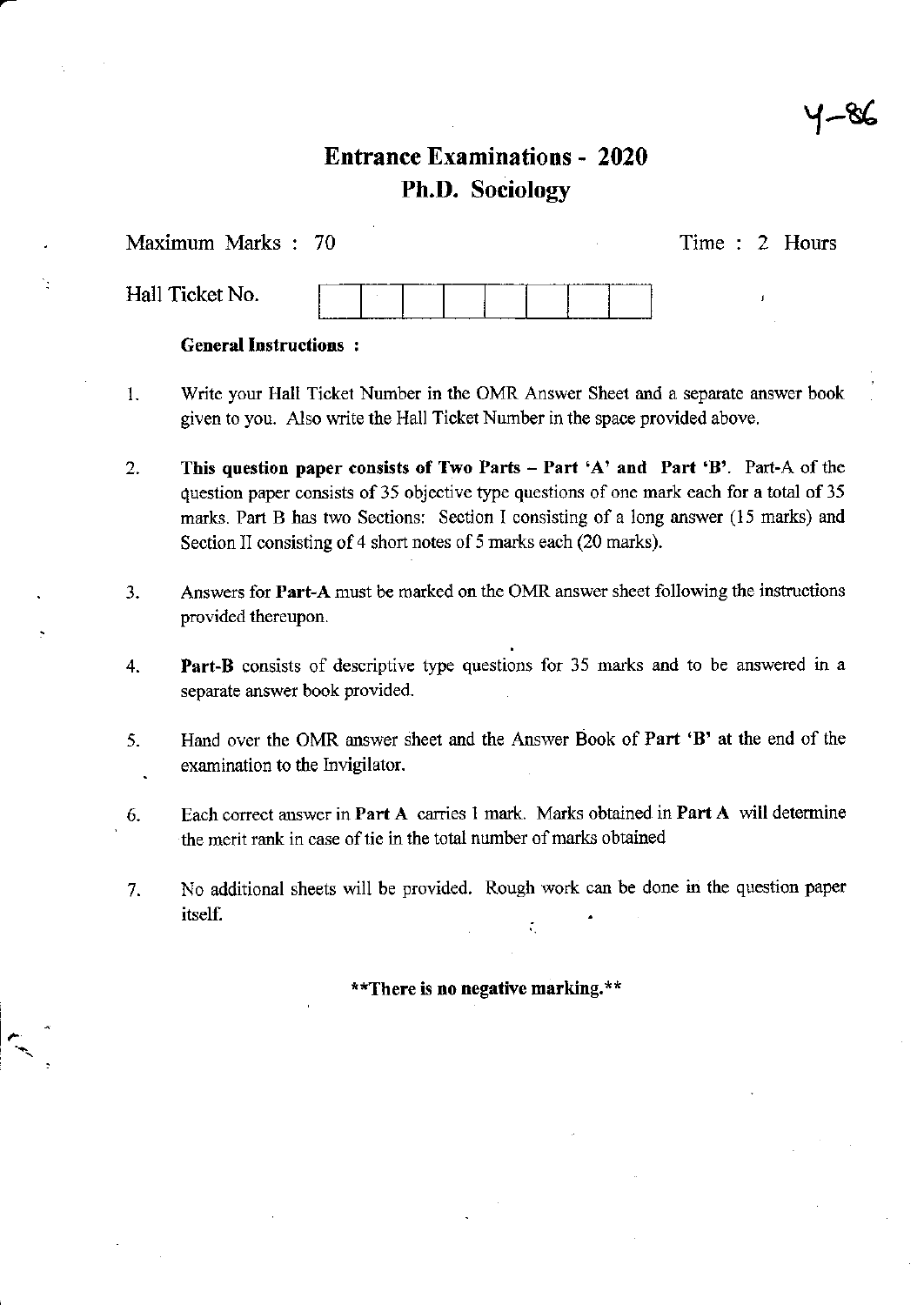#### $PART - A$

#### Objcctive Questions (35 Marks)

#### The following questions are fo be answered in the OMR sheet provided,

L The 'deductive-nomological' model of scientific explanation is associated principally with

- A. Copernicus and Galileo
- B. Carl Hempel
- C. Peter Winch
- D. Descartes and Kant
- 2. Homo economicus implies:
	- A. Free individual who chooses whether to sell his labour or refrain from work, to innovate or confirm, to buy or sell.
	- B. An unfree individual who cannot choose whether to sell his labour or refrain from work, to innovate or confirm, to buy or sell.
	- C. A comprehensive economic system that facilitates trade imports and exports across the globe.
	- D. A comprehensive economic system that facilitates knowledge imports and exports across the globe.

#### 3. Match the following

- 1. Reference group<br>2. Pattern Variables
- Pattern Variables
- 3. Quasi-Groups 4. Neo-functionalism
- 
- a. Talcott Parsons
- b. RalfDahrendorf
- c. Jeffrey Alexander
- d. Robert Merton

- A. lc, 2d, 3b, 4a B.ld,2a,3b,4c C. lb,2d, 3a, 4c
- D. lc, 2a, 3b,4d
- 4. Which statement describes 'cluster sampling'?
	- A. Clusters are heterogeneous within and across
	- B. Units within the cluster are homogenous but heterogeneous across clusters
	- C. Units within the cluster arc heterogeneous but homogenous across clusters
	- D. Clusters are homogcnous within and across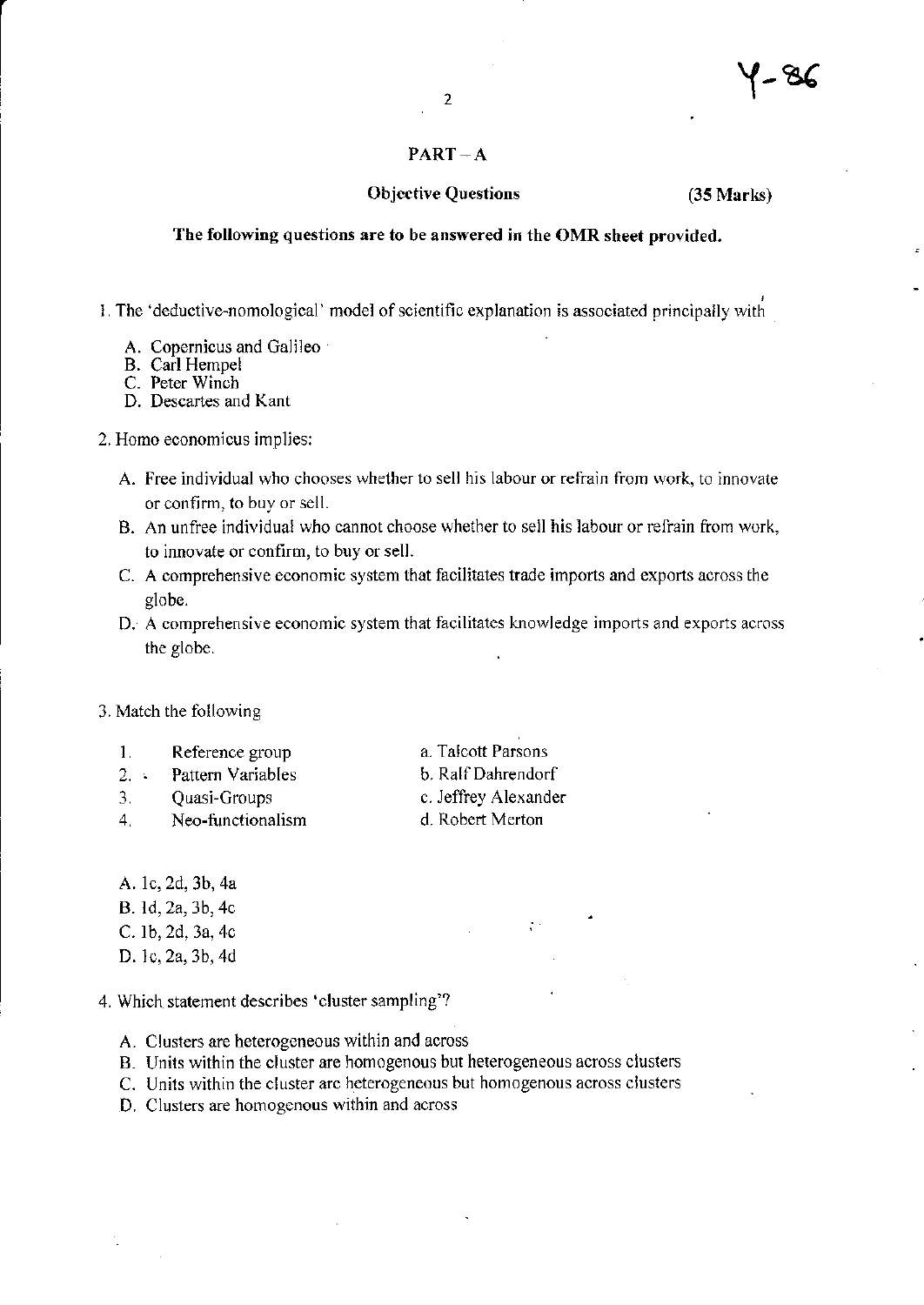5. Dalit women talk differently' is an important article written by

A. Virginus Xaxa

B. Gopal Guru

C. Gail Omvedt

D. C. Parvathamma

6. Who among the following figures insisted on drawing a distinction between 'reasons' and causes'?

A. Peter Winch

B. Carl Hempel<br>C. Auguste Comte<br>D. Emile Durkheim

7. Which of the following is not a test of reliability?

A. Split-half method

B. Criterion method

C. Parallel forms method

D. Test-retest method

8. Here is a list of social theorists provided on the left (I) and books penned by them given on the right (II). Match the following.

| a. | Arturo Escobar         | <i>i. The Achieving Society</i>                                              |
|----|------------------------|------------------------------------------------------------------------------|
|    | b. David C. McClelland | ii. Becoming Modern: Individual Change in Six                                |
|    |                        | <b>Developing Countries</b>                                                  |
|    | c. Anthony Giddens     | iii. Encountering Development: The Making and Unmaking<br>of the Third World |
|    | d. Alex Inkles         | iv. Runaway World: How Globalisation is Reshaping our<br>Lives               |
|    |                        |                                                                              |

| A. a. iv b. iii c. i d. ii                        |  |  |
|---------------------------------------------------|--|--|
| B. a: ii $\mathbf{b}$ : i $\mathbf{c}$ : iv d: ii |  |  |
| C. a: iii $\mathbf{b}$ : iv c: ii d: i            |  |  |
| D. a. i b.ii c. iii d. iv                         |  |  |

9. The obligation to give, the obligation to accept and the obligation to reciprocate a gift' is called?

 $\mathcal{L}_{\mathcal{L}}$ 

A. Total prestation

B. Return gift

C. Reciprocity

D. All of the above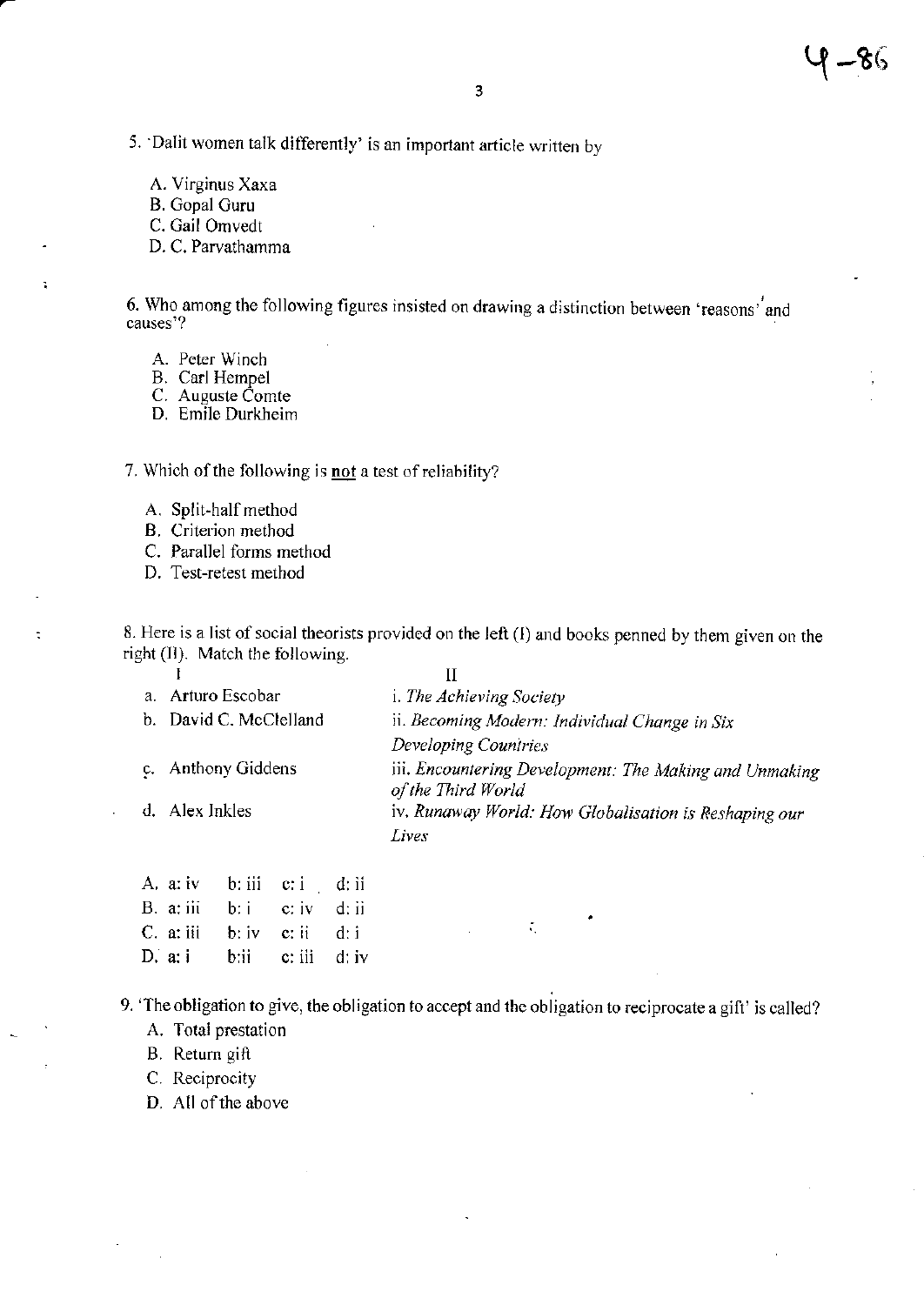10. Who is the author of the book titled 'The Second Sex'?

- A. Simone de Beauvoir
- B. Rae Lesser Blumberg
- C. Leela Dube
- D. Iravati Karve

11. Which among the following concepts is **not** associated with Karl Popper.

- A. Context of discovery and context of justification
- B. Falsification
- C. Verisimilitude
- D. Average man

12. "Status" according to Max Weber entails:

A. Differences in honour and privilege associated with life-style, hereditary occupation and education.

- B. Differences in economic rewards associated with owning property.
- C. Differences in life-chances associated with earning
- D. Differences in lifc chances associated with owning capital'

13. Who, among the following, argued against simply adopting the actor's point of view as the basis of social science understanding?

- A. Emile Durkheim
- B. Hans Georg Gadamer
- C. Petcr Winch
- D. Charles Taylor

<sup>1</sup>4. lntersectionality is

- A. Intersecting ideas between people of different nations
- B. Study of intersections between forms or systems of domination.
- C. Study of inequalities from a Marxist perspective
- D. Study of power provided by Max Weber and Michel Foucault

15. For Habermas. there is a'legitimation crisis'when

- A. The state fails to be an effective techno-economic manager
- B. fhc slate becomes fascist
- C. Sovereignty is in question
- D. Individual acquires freedom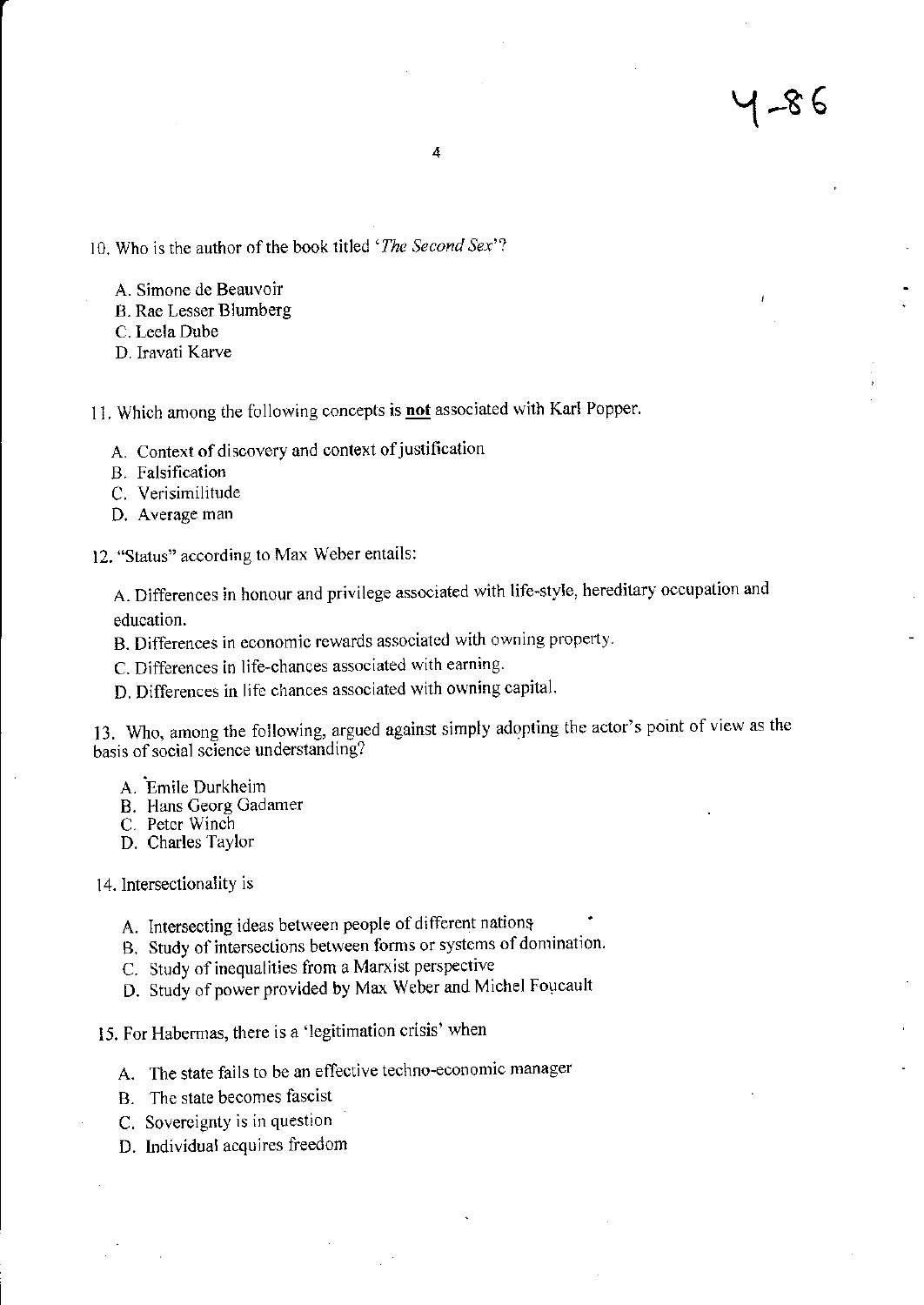-&6

# 16. Which of the following statements is **incorrect** about Chi Square test?

- A. A chi-square test for independence compares two variables in a contingency table to see if they are related
- B. lt is a non-parametric procedure
- C. The variables tested must be nominal or interval
- D. The null hypothcsis states that there is no relationship between thc two variables

17. Which of the following statements are true about the capability approach?

- 
- (i) Capabilities refer to achievements of a person what s/he is able to be or do<br>
(ii) Capabilities are a persons' real freedoms or opportunities to achieve something<br>
(iii) Capability helps to convert commodities into
- 
- 
- A. Only (ii)
- B. (i), (ii) and (iv)
- C.  $(ii)$ ,  $(iii)$  and  $(iv)$
- D. (ii) and (iii)

18. Ted Gurr's 'Why Men Rebel' proposes which of the following framework to study social movements?

- A. Structural Stress
- B. Relative Deprivation
- C. Resource Mob;lization
- D. Class Conflict
- 19. Here is a list of anthropologists (I), who carried out fieldwork in different parts of India (II). Which of the following pairing is correct?

I description of the set of the set of the set of the set of the set of the set of the set of the set of the s<br>I description of the set of the set of the set of the set of the set of the set of the set of the set of the s

| A. Kathleen Gough      | Rampura Village in Mysore  |
|------------------------|----------------------------|
| <b>B.</b> M N Srinivas | Todas of Southern India    |
| C. Radcliffe Brown     | Andaman Islanders          |
| D. W H R Rivers        | Baigas and Gonds of Orissa |

20. Mechanism-based explanations in the social sciences have been discussed by the following:

- A. Jon Elster
- B. Charles Tilly
- C. Andrew Abbott
- D. All of the above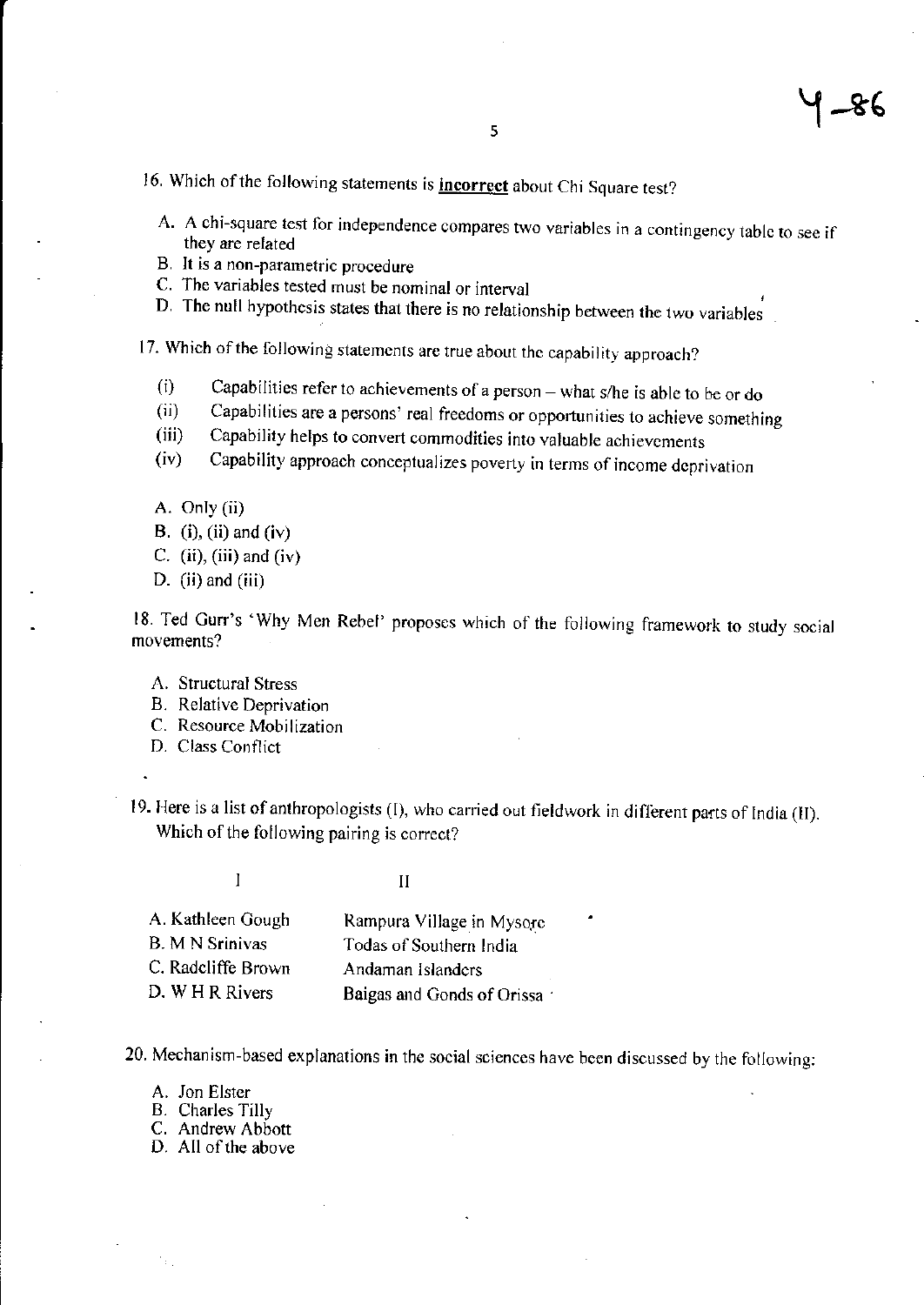- 2l. lnterpretative theory seeks
	- A. Technical control over phenomena.
	- B. Reciprocal intersubjective understanding with subjects
	- C. To grasp how actions become reciprocally meaningless.
	- D. Political control over phenomena

22. Who among the following addressed the problem of the bureaucratization of life in the emerging modern society?

÷.

- A. Saint Simon
- B. Vilfredo Pareto
- C. Max Wcber
- D. Emile Durkheim

23. Gayle Rubin critiqued 'sexual essentialism' as:

- A. An economic force that shapcs social lifc and institutions.
- B. A natural force that exists prior to social life and shapes institutions.
- C. A social and historical consrruction.
- D. A regulatory force that reproduces dominant ideas of society.

24. Who is the author of the book 'The Philosophy of Money'?

- A. Adam Smith
- B: Ricardo
- C. Karl Polanyi
- D. Georg Simmel
- 25. 'Episteme' is:
	- A. Systems of thought and knowledge
	- B. Individuals are normally not aware of it
	- C. Knowledge in unjusrified bclief
	- D. A and B of the above

### 26. Correlation coefficient is

- A. A measure of central tendency
- B. A measure that shows extcnt to which two variables are rclated
- C. A measure that shows average in a samplc
- D. A measure that shows the greatest frequency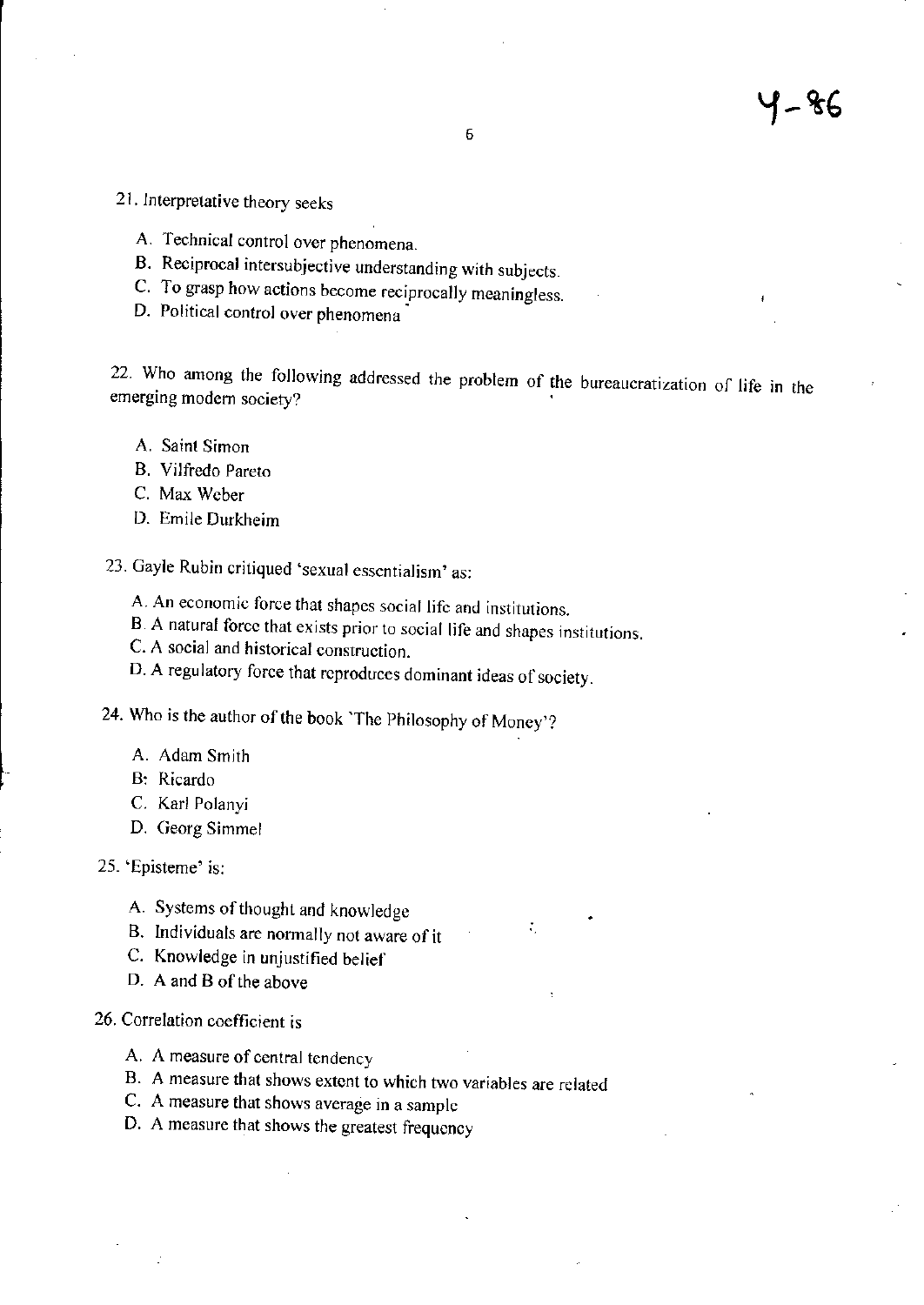27. The concept of 'conspicuous consumption' was first put forth by:

- A. Veblen in Theory of the Leisure Class
- B. Bourdieu in Distinction: A Social Critique of the Judgment of Taste
- C. Walter Benjamin's The Work of Art in the Age of Mechanical Reproduction
- D. None of the above
- 28. Pierre Bourdieu's statement "Taste classifies the classifier" means that:
	- A. There are categories such as 'High', 'Low', 'Elite', 'Mass' involved
	- B. It implies a political position as well as a cultural judgement
	- C. It reveals the values, beliefs and ideology of the person who is judging
	- D. All of the above

 $\mathbf I$ 

29. Here's a list of books (I) penned by social scientists pertaining to development with the name of authors listed out at the right (II). Match the following books (I) with their authors (II).

 $\mathbf{I}$ 

÷.

| a. The Development Dictionary |      |                  |                    |                      | i. Ivan Illich     |
|-------------------------------|------|------------------|--------------------|----------------------|--------------------|
| b. Small is Beautiful         |      |                  |                    |                      | ii. Wolfgang Sachs |
| c. Development as Freedom     |      |                  |                    |                      | iii. Amartya Sen   |
| d. Tools for Conviviality     |      |                  |                    | iv. E. F. Schumacher |                    |
| А.                            | a:i  | b:ii c:iii       |                    | div                  |                    |
| В.                            | a:iv | $b$ :iii $c$ :ii |                    | di                   |                    |
| $C_{\cdot}$                   |      | a:ii b:i         | $\overline{c}$ :iv | d:iii                |                    |
| D.                            | a:ii | $b$ :iv $c$ :iii |                    | d:i                  |                    |

30. 'Gesellschaft' relationships, according to Tonnies are typically found in:

- A. Rural Communities
- **B.** Tribal communities
- C. Urban societies
- D. Ethnic communities

## 31. The concept 'libidinal economy' was deployed by

- A. Georg Simmel
- B. Jean-Francois Lyotard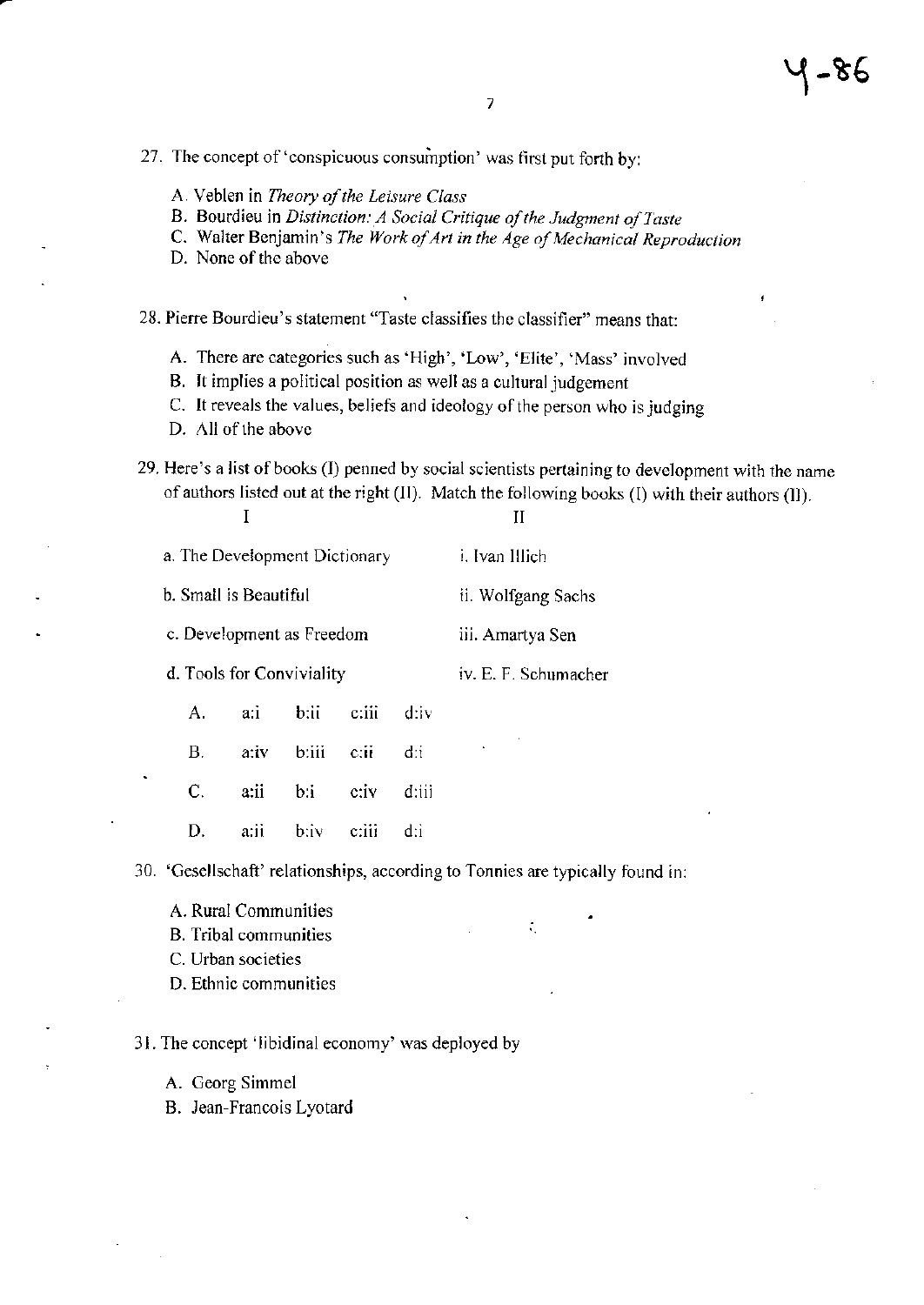C. David Harvey

D. Karl Polanyi

32. Who among the early Indian sociologists pushed Indian sociology to be interdisciplinary?

A. K. P. Chattopadhyay

**B.** G S Ghurye

C. D P Mukerjee

D. Louis Dumont

33. Who among following sociologists directly rejects dualisms or binaries in social theory:

- A. John Goldthorpe
- B. Tom Bottomore
- C. Anthony Giddens
- D. None of the above
- 34. Who among the following argued that history of science has not been one of steady progress in the accumulation of truth; rather, that it has been characterized by a series of paradigms, punctuated by discontinuous ruptures?
	- A. Karl Popper
	- B. Marquis De Condorcet
	- C. Thomas Kuhn
	- D. David Hume
- 35. Which of the following pairing of methodology with social theorist is correct?
	- $\overline{I}$

 $\mathbf{I}$ 

A. Participant Objectivation

**B.** Verstehen

C. Dialectical methodology

D. Grounded theory

Pierre Bourdieu Anselm Strauss and Barney Glaser Max Weber Karl Marx